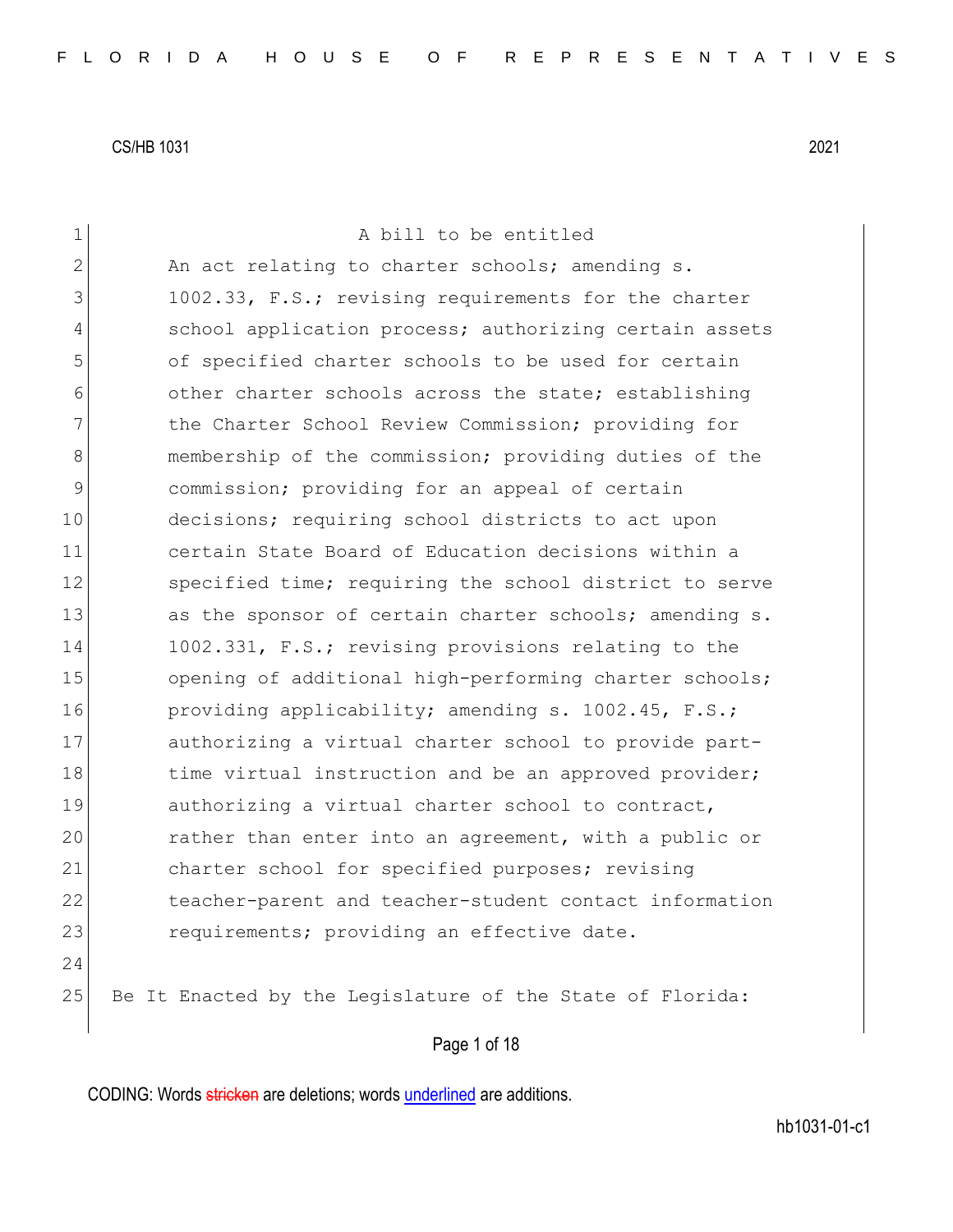| 26 |                                                                        |
|----|------------------------------------------------------------------------|
| 27 | Section 1. Subsection (28) of section 1002.33, Florida                 |
| 28 | Statutes, is renumbered as subsection (29), paragraph (b) of           |
| 29 | subsection $(5)$ , paragraph $(b)$ of subsection $(6)$ , and paragraph |
| 30 | (b) of subsection (17) are amended, and a new subsection (28) is       |
| 31 | added to that section, to read:                                        |
| 32 | 1002.33 Charter schools.-                                              |
| 33 | SPONSOR; DUTIES.-<br>(5)                                               |
| 34 | Sponsor duties.-<br>(b)                                                |
| 35 | 1.a. The sponsor shall monitor and review the charter                  |
| 36 | school in its progress toward the goals established in the             |
| 37 | charter.                                                               |
| 38 | The sponsor shall monitor the revenues and expenditures<br>b.          |
| 39 | of the charter school and perform the duties provided in s.            |
| 40 | 1002.345.                                                              |
| 41 | The sponsor may approve a charter for a charter school<br>$\circ$ .    |
| 42 | before the applicant has identified space, equipment, or               |
| 43 | personnel, if the applicant indicates approval is necessary for        |
| 44 | it to raise working funds.                                             |
| 45 | The sponsor shall not apply its policies to a charter<br>d.            |
| 46 | school unless mutually agreed to by both the sponsor and the           |
| 47 | charter school. If the sponsor subsequently amends any agreed-         |
| 48 | upon sponsor policy, the version of the policy in effect at the        |
| 49 | time of the execution of the charter, or any subsequent                |
| 50 | modification thereof, shall remain in effect and the sponsor may       |
|    | Page 2 of 18                                                           |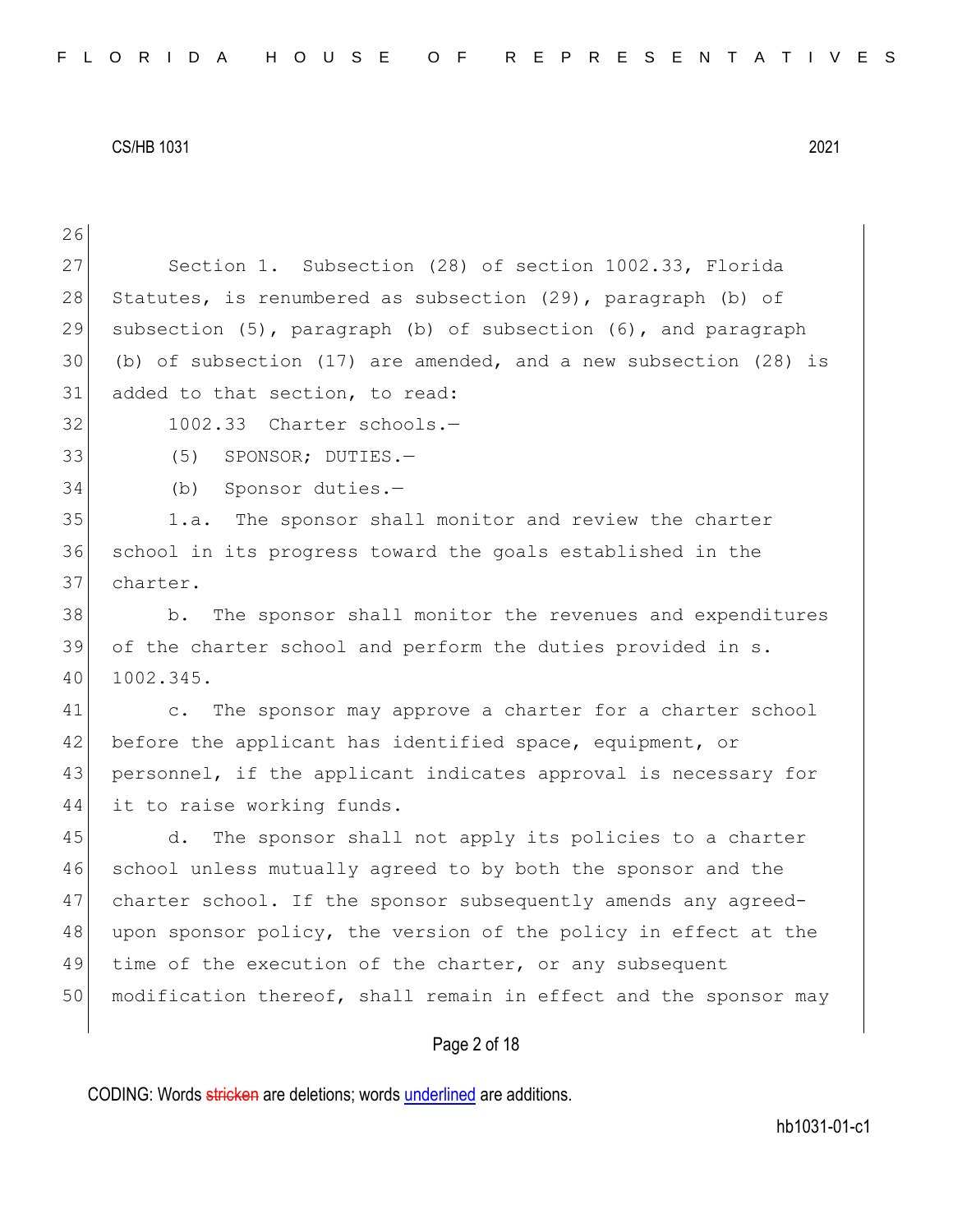51 not hold the charter school responsible for any provision of a 52 newly revised policy until the revised policy is mutually agreed  $53$  upon.

54 e. The sponsor shall ensure that the charter is innovative 55 and consistent with the state education goals established by  $s$ . 56 1000.03(5).

57 f. The sponsor shall ensure that the charter school 58 participates in the state's education accountability system. If 59 a charter school falls short of performance measures included in 60 the approved charter, the sponsor shall report such shortcomings 61 to the Department of Education.

62 g. The sponsor shall not be liable for civil damages under 63 state law for personal injury, property damage, or death 64 resulting from an act or omission of an officer, employee, 65 agent, or governing body of the charter school.

66 h. The sponsor shall not be liable for civil damages under 67 state law for any employment actions taken by an officer, 68 employee, agent, or governing body of the charter school.

69 i. The sponsor's duties to monitor the charter school 70 shall not constitute the basis for a private cause of action.

71 i. The sponsor shall not impose additional reporting 72 requirements on a charter school without providing reasonable 73 and specific justification in writing to the charter school.

74 k. The sponsor shall submit an annual report to the 75 Department of Education in a web-based format to be determined

## Page 3 of 18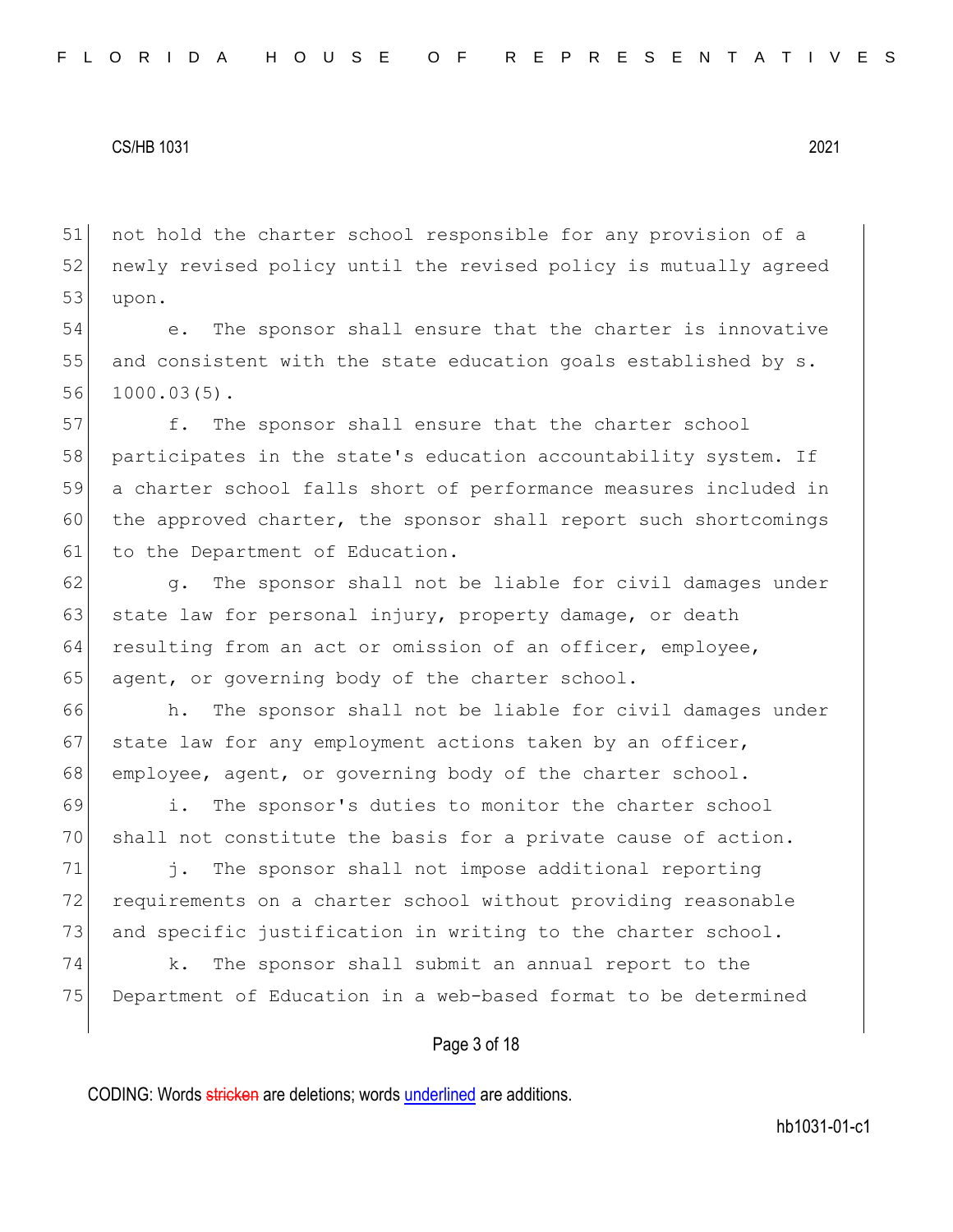76 by the department. 77 (I) The report shall include the following information: 78 (A) The number of draft applications received on or before 79  $\text{May } 1$  and each applicant's contact information. 80 (B) The number of final applications received on or before 81 August 4 and each applicant's contact information. 82 (C) The date each application was approved, denied, or 83 withdrawn. 84 (D) The date each final contract was executed. 85 (II) Beginning August 31, 2013, and each year thereafter, 86 the sponsor shall submit to the department the information for 87 the applications submitted the previous year. 88 (III) The department shall compile an annual report, by 89 district, and post the report on its website by November 1 of 90 each year. 91 2. Immunity for the sponsor of a charter school under 92 subparagraph 1. applies only with respect to acts or omissions 93 not under the sponsor's direct authority as described in this 94 section. 95 3. This paragraph does not waive a district school board's 96 sovereign immunity. 97 4. A Florida College System institution may work with the 98 school district or school districts in its designated service 99 area to develop charter schools that offer secondary education. 100 These charter schools must include an option for students to

# Page 4 of 18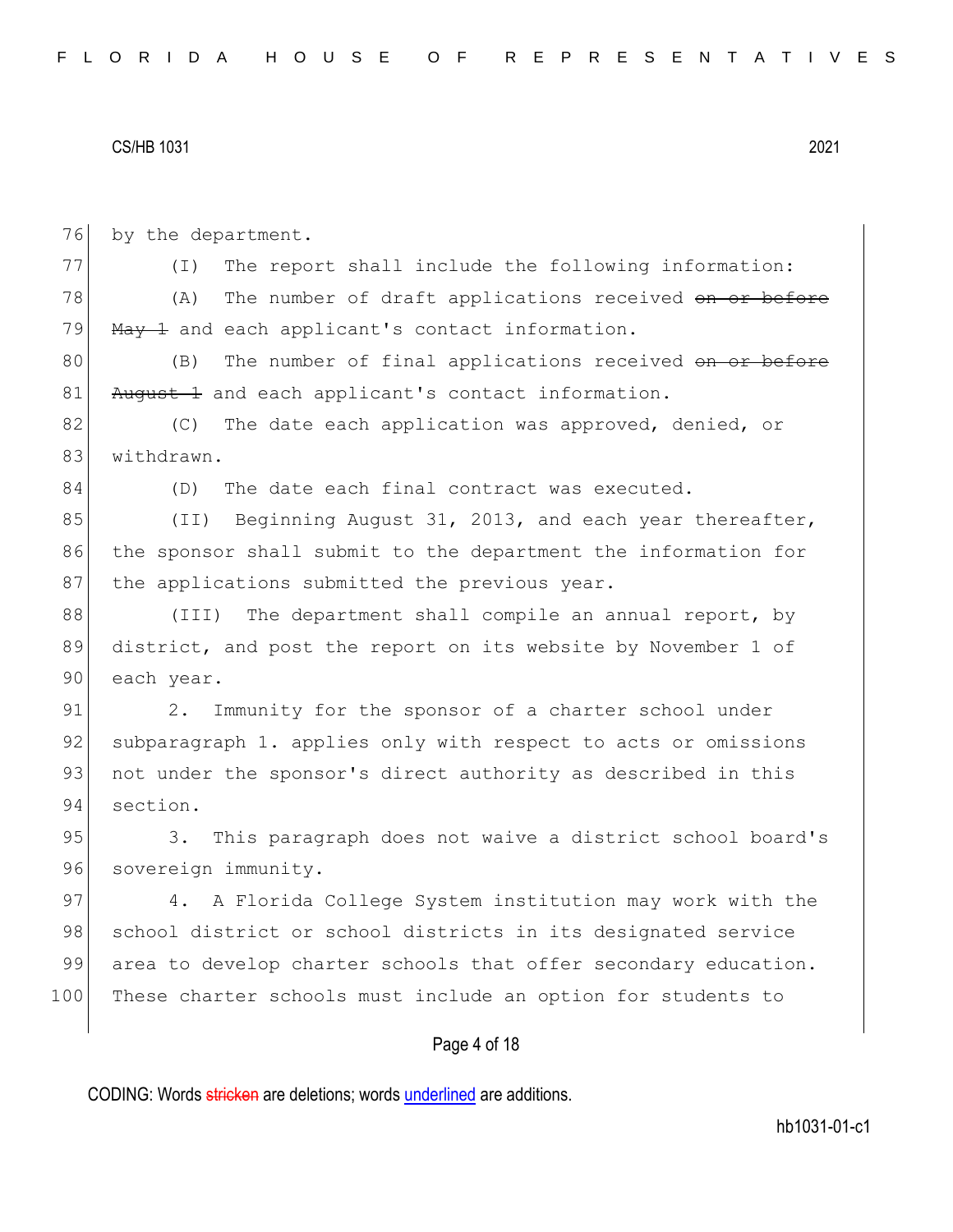101 receive an associate degree upon high school graduation. If a

## CS/HB 1031 2021

102 Florida College System institution operates an approved teacher 103 preparation program under s. 1004.04 or s. 1004.85, the 104 institution may operate no more than one charter school that 105 serves students in kindergarten through grade 12. In 106 kindergarten through grade 8, the charter school shall implement 107 innovative blended learning instructional models in which, for a 108 given course, a student learns in part through online delivery 109 of content and instruction with some element of student control 110 over time, place, path, or pace and in part at a supervised 111 brick-and-mortar location away from home. A student in a blended 112 learning course must be a full-time student of the charter 113 school and receive the online instruction in a classroom setting 114 at the charter school. District school boards shall cooperate 115 with and assist the Florida College System institution on the 116 charter application. Florida College System institution 117 applications for charter schools are not subject to the time 118 deadlines outlined in subsection (6) and may be approved by the 119 district school board at any time during the year. Florida 120 College System institutions may not report FTE for any students 121 who receive FTE funding through the Florida Education Finance 122 Program.

123 5. A school district may enter into nonexclusive 124 interlocal agreements with federal and state agencies, counties, 125 municipalities, and other governmental entities that operate

# Page 5 of 18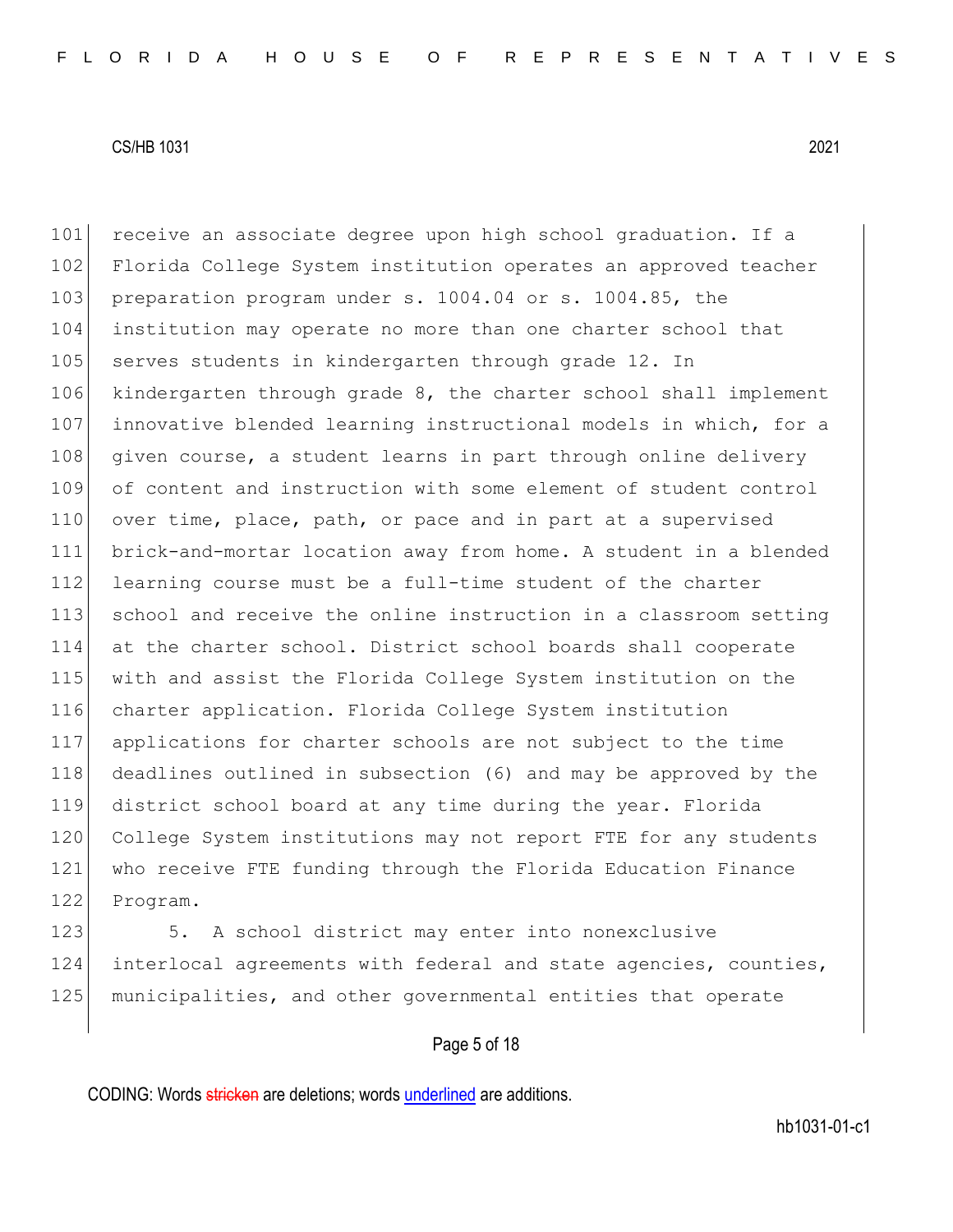126 within the geographical borders of the school district to act on 127 behalf of such governmental entities in the inspection, 128 issuance, and other necessary activities for all necessary 129 permits, licenses, and other permissions that a charter school 130 needs in order for development, construction, or operation. A 131 charter school may use, but may not be required to use, a school 132 district for these services. The interlocal agreement must 133 include, but need not be limited to, the identification of fees 134 that charter schools will be charged for such services. The fees 135 must consist of the governmental entity's fees plus a fee for 136 the school district to recover no more than actual costs for 137 providing such services. These services and fees are not 138 included within the services to be provided pursuant to 139 subsection (20).

140 (6) APPLICATION PROCESS AND REVIEW.—Charter school 141 applications are subject to the following requirements:

142 (b) A sponsor shall receive and review all applications 143 for a charter school using the evaluation instrument developed 144 by the Department of Education. A sponsor shall receive and 145 consider charter school applications received during on or 146 before August 1 of each calendar year for charter schools to be 147 opened at the beginning of the school district's next school 148 year, or to be opened at a time determined agreed to by the 149 applicant and the sponsor. A sponsor may not refuse to receive a 150 charter school application submitted by an applicant during the

# Page 6 of 18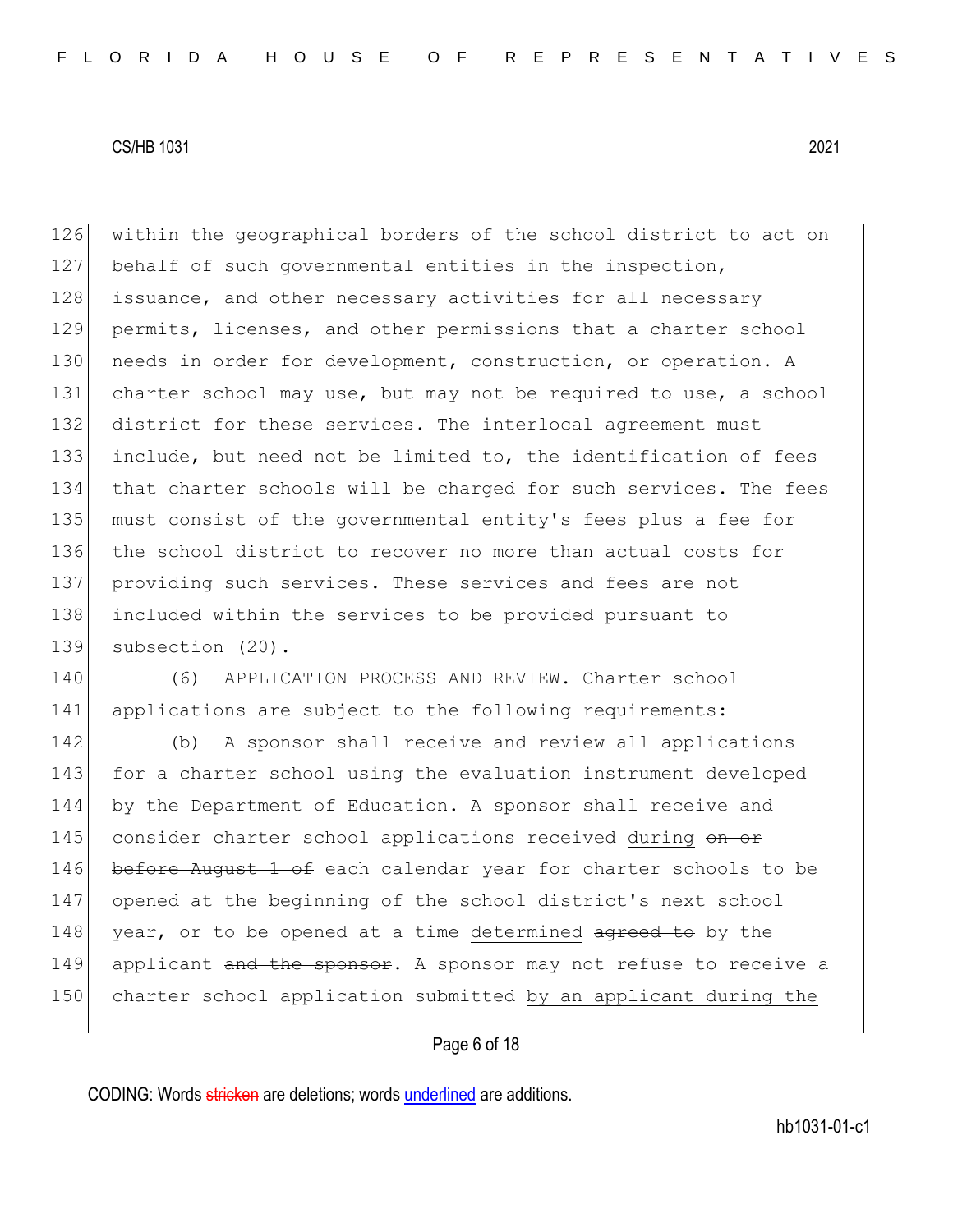151 calendar year before August 1 and may receive an application 152 submitted later than August 1 if it chooses. Beginning in 2018 153 and thereafter, a sponsor shall receive and consider charter 154 school applications received on or before February 1 of each 155 calendar year for charter schools to be opened 18 months later 156 at the beginning of the school district's school year, or to 157 opened at a time determined by the applicant. A sponsor may not 158 refuse to receive a charter school application submitted before 159 February 1 and may receive an application submitted later than 160 February 1 if it chooses. A sponsor may not charge an applicant 161 for a charter any fee for the processing or consideration of an 162 application, and a sponsor may not base its consideration or 163 approval of a final application upon the promise of future 164 payment of any kind. Before approving or denying any 165 application, the sponsor shall allow the applicant, upon receipt 166 of written notification, at least 7 calendar days to make 167 technical or nonsubstantive corrections and clarifications, 168 including, but not limited to, corrections of grammatical, 169 typographical, and like errors or missing signatures, if such 170 errors are identified by the sponsor as cause to deny the final 171 application.

172 1. In order to facilitate an accurate budget projection 173 process, a sponsor shall be held harmless for FTE students who 174 are not included in the FTE projection due to approval of 175 charter school applications after the FTE projection deadline.

# Page 7 of 18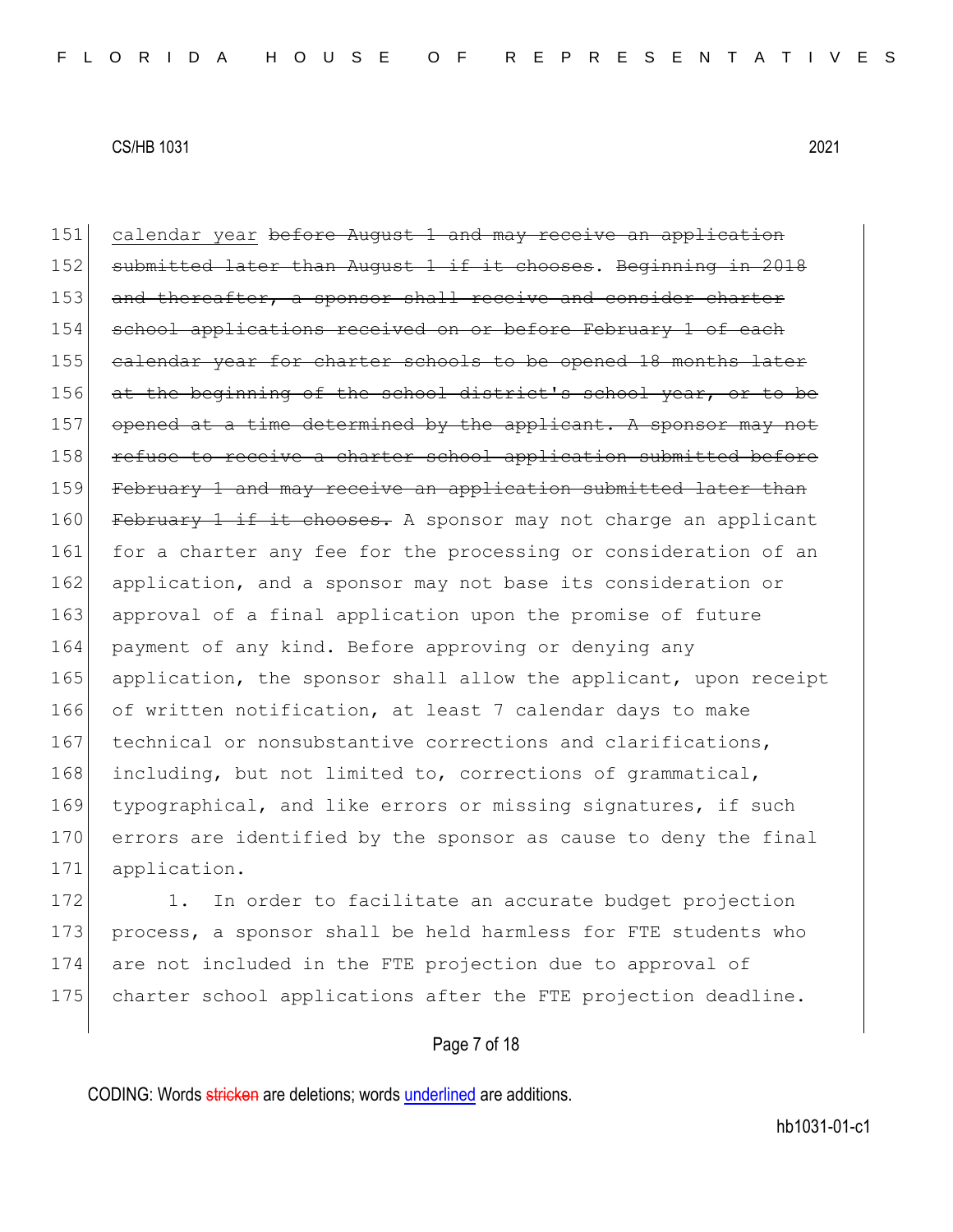176 In a further effort to facilitate an accurate budget projection, 177 within 15 calendar days after receipt of a charter school 178 application, a sponsor shall report to the Department of 179 Education the name of the applicant entity, the proposed charter 180 school location, and its projected FTE.

181 2. In order to ensure fiscal responsibility, an 182 application for a charter school shall include a full accounting 183 of expected assets, a projection of expected sources and amounts 184 of income, including income derived from projected student 185 enrollments and from community support, and an expense 186 projection that includes full accounting of the costs of 187 operation, including start-up costs.

188 3.a. A sponsor shall by a majority vote approve or deny an 189 application no later than 90 calendar days after the application 190 is received, unless the sponsor and the applicant mutually agree 191 in writing to temporarily postpone the vote to a specific date, 192 at which time the sponsor shall by a majority vote approve or 193 deny the application. If the sponsor fails to act on the 194 application, an applicant may appeal to the State Board of 195 Education as provided in paragraph (c). If an application is 196 denied, the sponsor shall, within 10 calendar days after such 197 denial, articulate in writing the specific reasons, based upon 198 good cause, supporting its denial of the application and shall 199 provide the letter of denial and supporting documentation to the 200 applicant and to the Department of Education.

# Page 8 of 18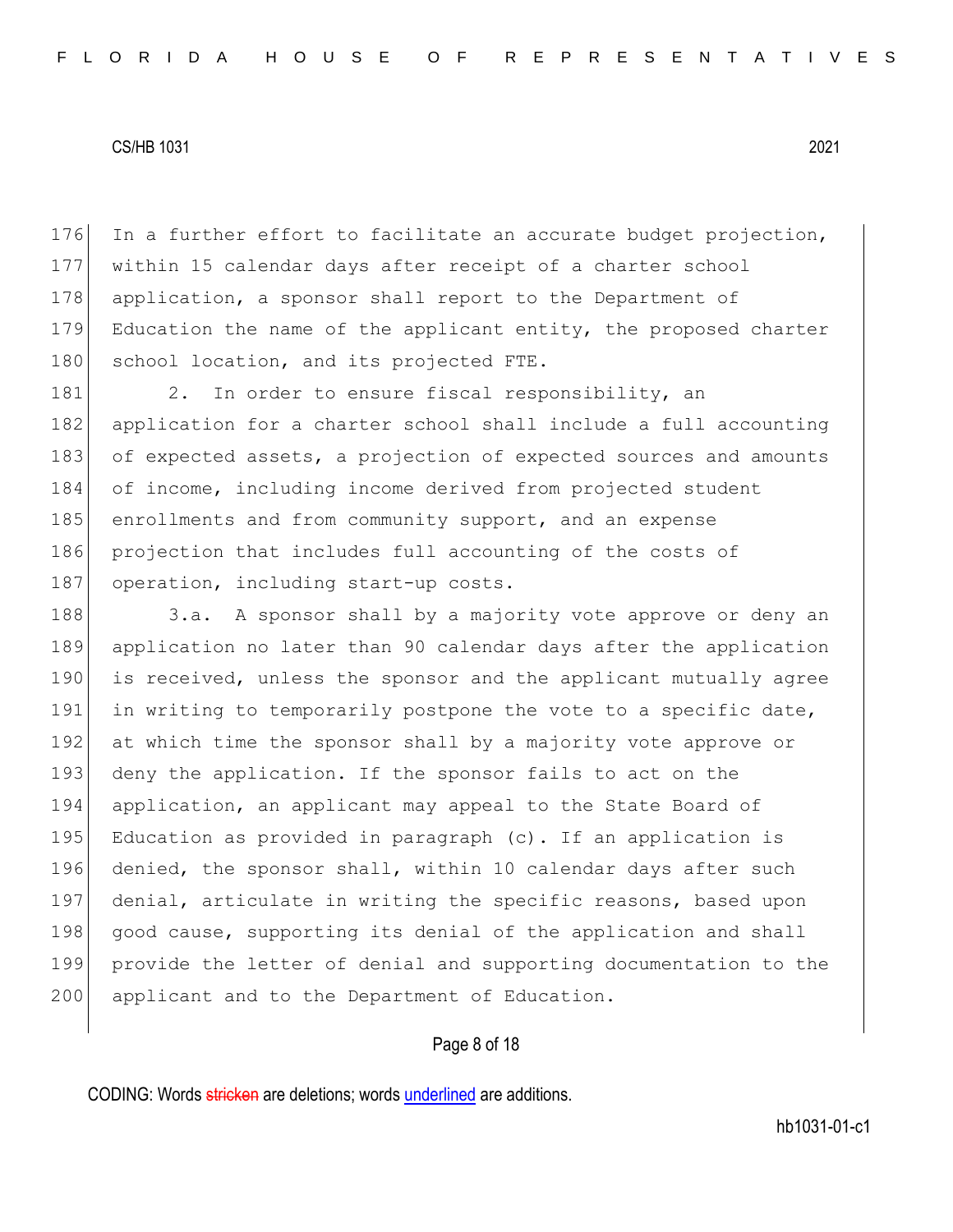b. An application submitted by a high-performing charter 202 school identified pursuant to s.  $1002.331$  or a high-performing 203 charter school system identified pursuant to s. 1002.332 may be denied by the sponsor only if the sponsor demonstrates by clear and convincing evidence that: (I) The application of a high-performing charter school does not materially comply with the requirements in paragraph (a) or, for a high-performing charter school system, the 209 application does not materially comply with s. 1002.332(2)(b); (II) The charter school proposed in the application does not materially comply with the requirements in paragraphs 212 (9)(a) – (f); (III) The proposed charter school's educational program does not substantially replicate that of the applicant or one of 215 the applicant's high-performing charter schools; (IV) The applicant has made a material misrepresentation or false statement or concealed an essential or material fact 218 during the application process; or (V) The proposed charter school's educational program and financial management practices do not materially comply with the 221 requirements of this section. 222 223 Material noncompliance is a failure to follow requirements or a violation of prohibitions applicable to charter school applications, which failure is quantitatively or qualitatively

Page 9 of 18

CODING: Words stricken are deletions; words underlined are additions.

hb1031-01-c1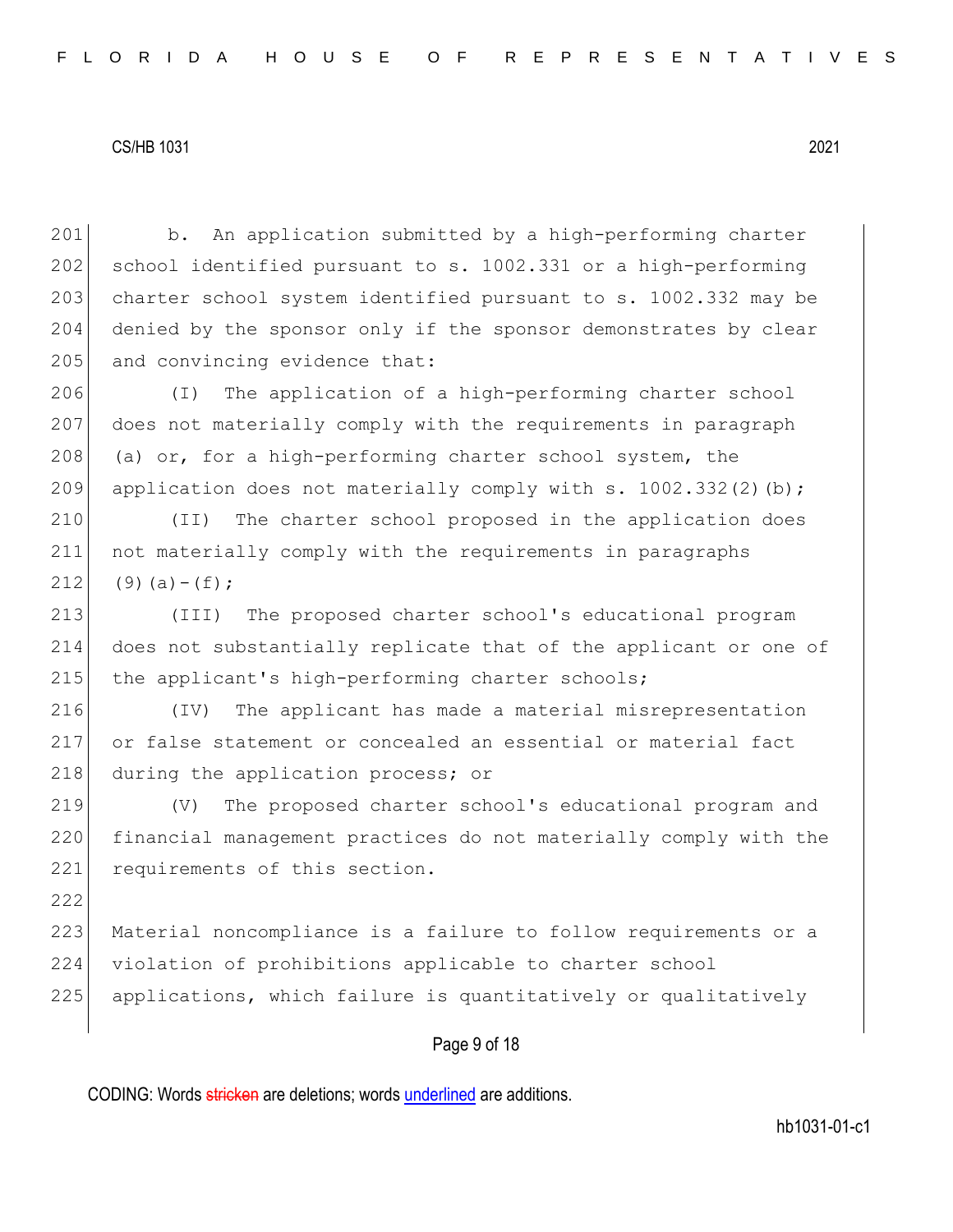226 significant either individually or when aggregated with other noncompliance. An applicant is considered to be replicating a high-performing charter school if the proposed school is substantially similar to at least one of the applicant's high-230 performing charter schools and the organization or individuals involved in the establishment and operation of the proposed school are significantly involved in the operation of replicated 233 schools.

234 c. If the sponsor denies an application submitted by a 235 high-performing charter school or a high-performing charter 236 school system, the sponsor must, within 10 calendar days after 237 such denial, state in writing the specific reasons, based upon 238 the criteria in sub-subparagraph b., supporting its denial of 239 the application and must provide the letter of denial and 240 supporting documentation to the applicant and to the Department 241 of Education. The applicant may appeal the sponsor's denial of 242 the application in accordance with paragraph  $(c)$ .

243 4. For budget projection purposes, the sponsor shall 244 report to the Department of Education the approval or denial of 245 an application within 10 calendar days after such approval or 246 denial. In the event of approval, the report to the Department 247 of Education shall include the final projected FTE for the 248 approved charter school.

249 5. Upon approval of an application, the initial startup 250 shall commence with the beginning of the public school calendar

# Page 10 of 18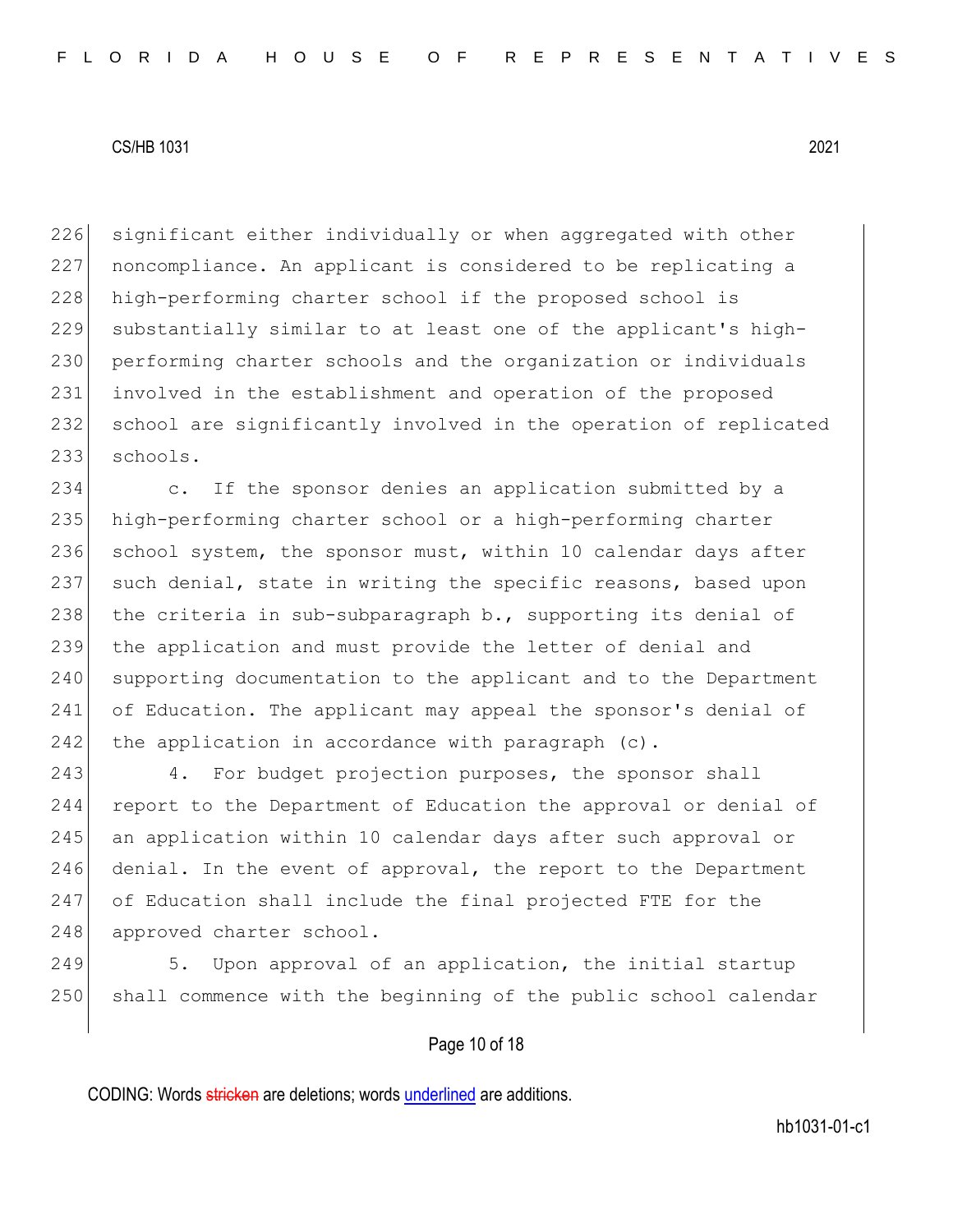251 for the district in which the charter is granted. A charter 252 school may defer the opening of the school's operations for up 253 to 3 years to provide time for adequate facility planning. The 254 charter school must provide written notice of such intent to the 255 sponsor and the parents of enrolled students at least 30 256 calendar days before the first day of school.

257 (17) FUNDING.—Students enrolled in a charter school,  $258$  regardless of the sponsorship, shall be funded as if they are in 259 a basic program or a special program, the same as students 260 enrolled in other public schools in the school district. Funding 261 for a charter lab school shall be as provided in s. 1002.32.

262 (b) The basis for the agreement for funding students 263 enrolled in a charter school shall be the sum of the school 264 district's operating funds from the Florida Education Finance 265 Program as provided in s. 1011.62 and the General Appropriations 266 Act, including gross state and local funds, discretionary 267 lottery funds, and funds from the school district's current 268 operating discretionary millage levy; divided by total funded 269 weighted full-time equivalent students in the school district; 270 multiplied by the weighted full-time equivalent students for the 271 charter school. Charter schools whose students or programs meet 272 the eligibility criteria in law are entitled to their 273 proportionate share of categorical program funds included in the 274 total funds available in the Florida Education Finance Program 275 by the Legislature, including transportation, the research-based

# Page 11 of 18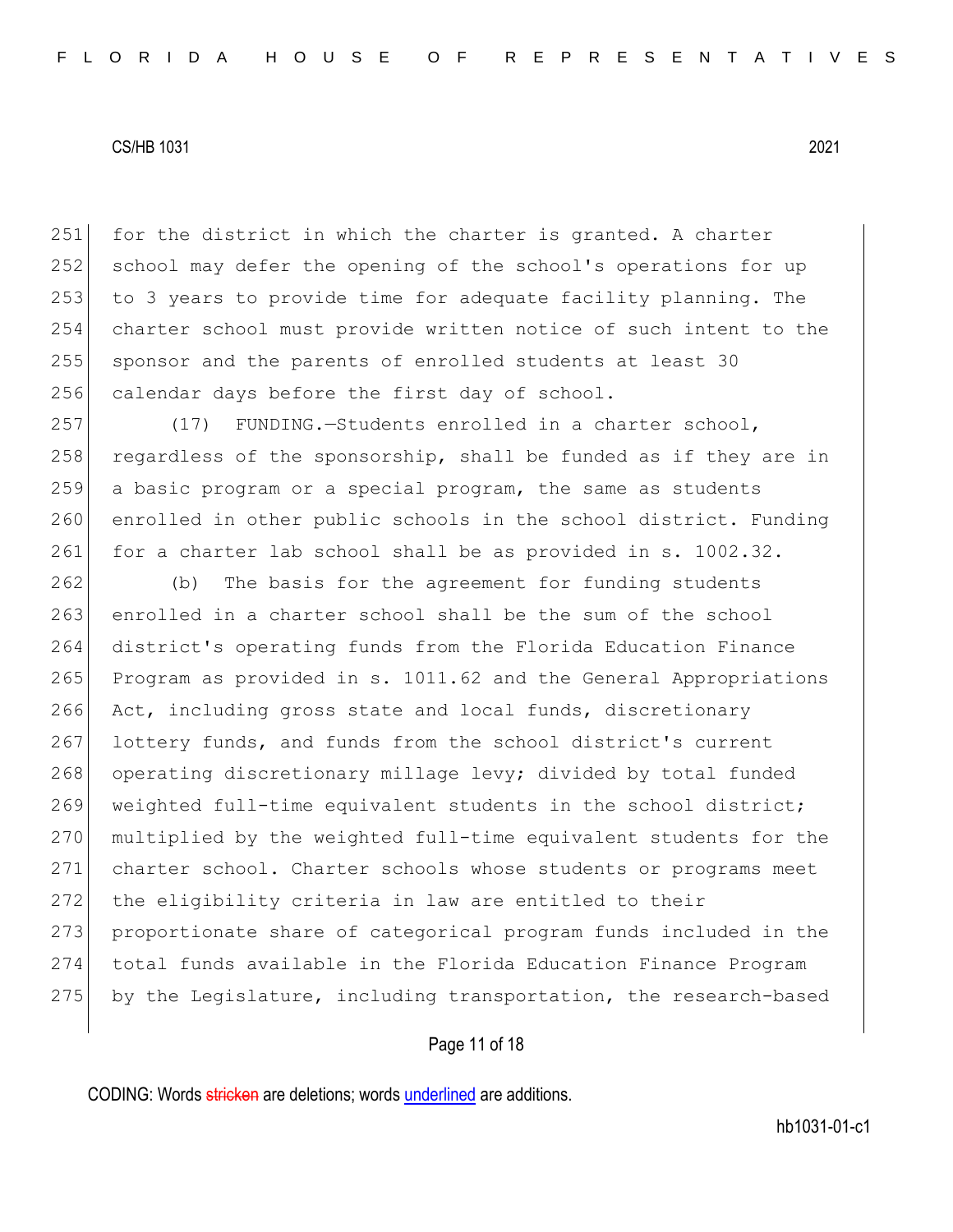276 reading allocation, and the Florida digital classrooms 277 allocation. Total funding for each charter school shall be 278 recalculated during the year to reflect the revised calculations 279 under the Florida Education Finance Program by the state and the 280 actual weighted full-time equivalent students reported by the 281 charter school during the full-time equivalent student survey 282 periods designated by the Commissioner of Education. For charter 283 schools operated by a not-for-profit or municipal entity, any 284 unrestricted current and capital assets identified in the 285 charter school's annual financial audit may be used for other 286 charter schools operated by the not-for-profit or municipal 287 entity within the state school district. Unrestricted current 288 assets shall be used in accordance with s.  $1011.62$ , and any 289 unrestricted capital assets shall be used in accordance with s.  $290$  1013.62(2).

291 (28) CHARTER SCHOOL REVIEW COMMISSION.–There is created 292 the Charter School Review Commission that shall be composed of 293 seven members with experience or expertise selected by the 294 Commissioner of Education. One member of the commission shall be 295 designated as the chair by the commissioner. The commission 296 shall review and approve charter school applications in 297 accordance with the requirements of paragraphs  $(6)$  (a) and  $(b)$ . 298 The duties assigned to a sponsor under those paragraphs shall 299 apply to the commission. The decision of the commission may be  $300$  appealed in accordance with paragraph  $(6)$  (c). The school

# Page 12 of 18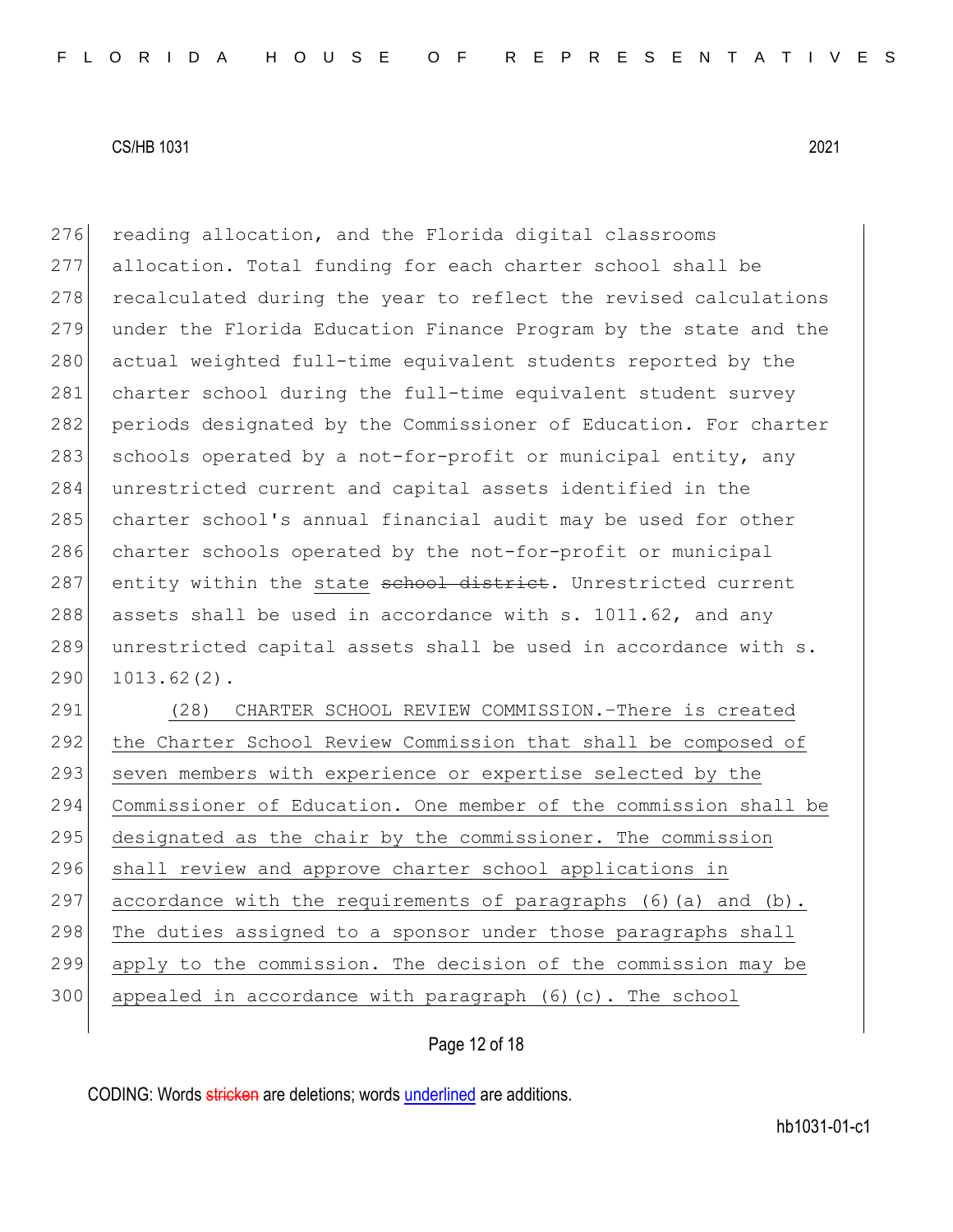301 district shall act upon the decision of the State Board of 302 Education within 30 calendar days after it is received and shall 303 be the sponsor of and supervise the charter school. The State 304 Board of Education's decision is a final action subject to 305 judicial review in the district court of appeal. 306 Section 2. Paragraph (b) of subsection (3) of section 307 1002.331, Florida Statutes, is amended to read: 308 1002.331 High-performing charter schools.-309 (3) 310 (b) A high-performing charter school may submit not 311 establish more than two applications for a charter school 312 schools within the state under paragraph (a) to be opened at a 313 time determined by the high-performing charter school  $\frac{1}{2}$  any 314 **year.** A subsequent application to establish a charter school 315 under paragraph (a) may not be submitted unless each charter 316 school application commences operations or an application is 317 otherwise withdrawn established in this manner achieves high-318 performing charter school status. However, a high-performing 319 charter school may establish more than one charter school within 320 the state under paragraph (a) in any year if it operates in the 321 area of a persistently low-performing school and serves students 322 from that school. This paragraph applies to any high-performing 323 charter school with an existing approved application. 324 Section 3. Paragraph (d) of subsection (1) and paragraph  $325$  (a) of subsection (2) of section  $1002.45$ , Florida Statutes, are

# Page 13 of 18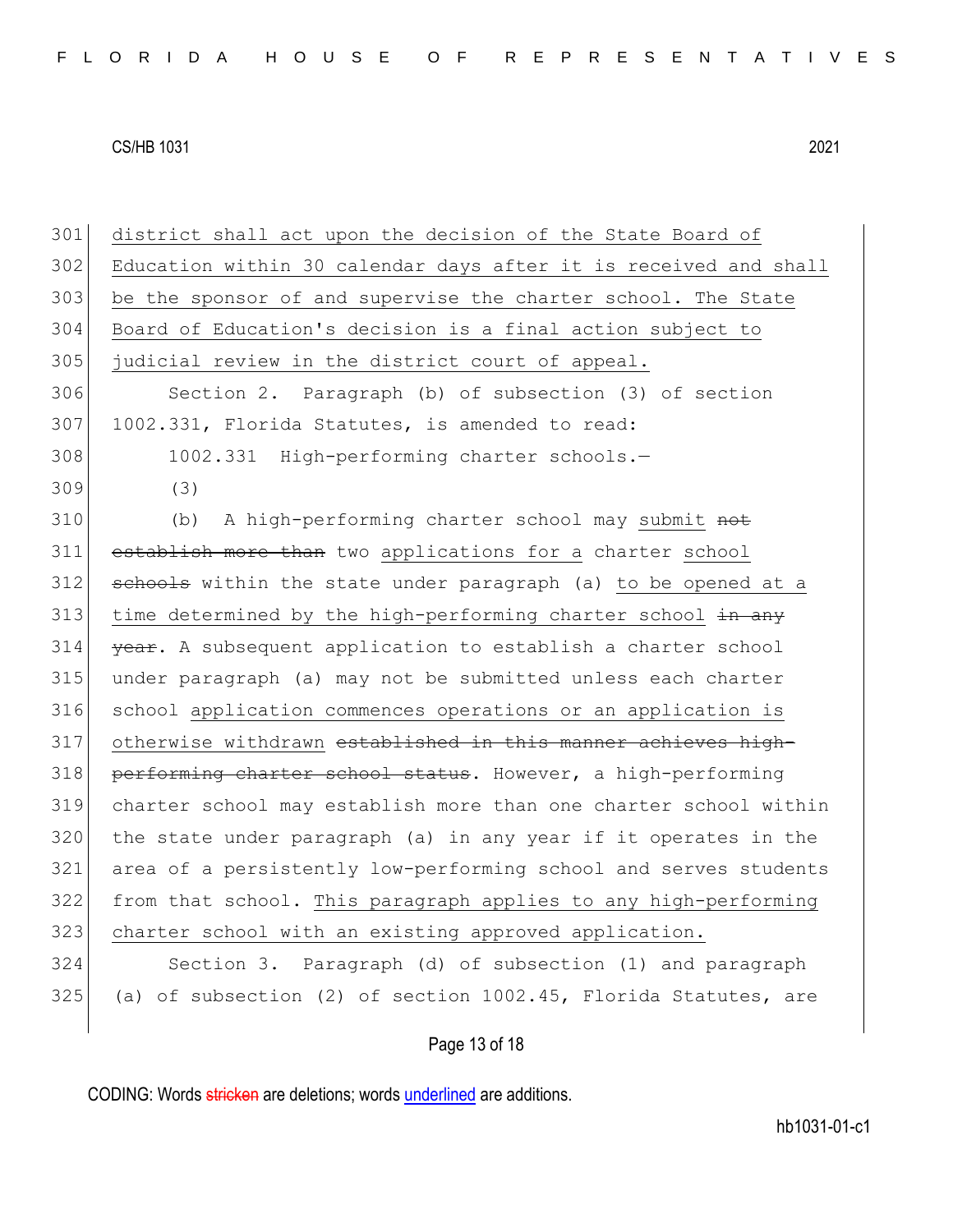326 amended to read:

327 1002.45 Virtual instruction programs.-

328 (1) PROGRAM.—

329 (d) A virtual charter school may provide full-time or 330 part-time virtual instruction for students in kindergarten 331 through grade 12 if the virtual charter school has a charter 332 approved pursuant to s. 1002.33 authorizing full-time virtual 333 instruction. A virtual charter school may:

334 1. Contract with the Florida Virtual School.

335 2. Contract with or be an approved provider under 336 subsection (2).

337 3. Contract with any public school or charter school Enter 338 into an agreement with a school district to allow the 339 participation of the virtual charter school's students in  $340$  courses that the virtual school is unable to provide the school 341 district's virtual instruction program. The agreement must 342 indicate a process for reporting of student enrollment and the 343  $\vert$  transfer of funds required by paragraph (7)(e).

344 (2) PROVIDER QUALIFICATIONS.—

345 (a) The department shall annually publish online a list of 346 providers approved to offer virtual instruction programs. To be  $347$  approved by the department, a provider must document that it:

348 1. Is nonsectarian in its programs, admission policies, 349 employment practices, and operations;

350 2. Complies with the antidiscrimination provisions of s.

Page 14 of 18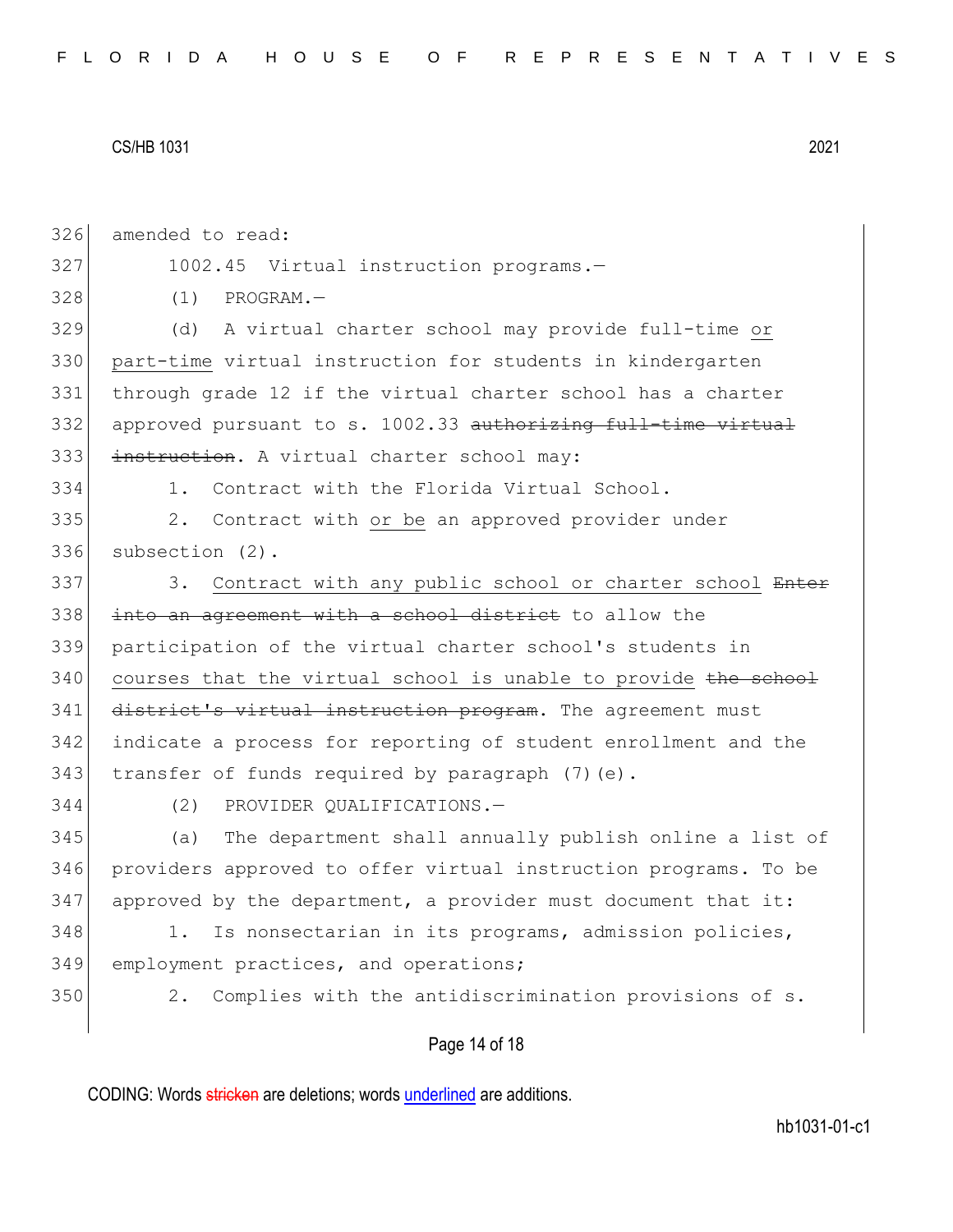| 351 | 1000.05;                                                                 |
|-----|--------------------------------------------------------------------------|
| 352 | Locates an administrative office or offices in this<br>3.                |
| 353 | state, requires its administrative staff to be state residents,          |
| 354 | requires all instructional staff to be Florida-certified                 |
| 355 | teachers under chapter 1012 and conducts background screenings           |
| 356 | for all employees or contracted personnel, as required by s.             |
| 357 | 1012.32, using state and national criminal history records;              |
| 358 | Provides to parents and students specific information<br>4.              |
| 359 | posted and accessible online that includes, but is not limited           |
| 360 | to, the following teacher-parent and teacher-student contact             |
| 361 | information for each course:                                             |
| 362 | a. How to contact the instructor via phone, e-mail, or                   |
| 363 | online messaging tools.                                                  |
| 364 | How to contact technical support via phone, e-mail, or<br>b.             |
| 365 | online messaging tools.                                                  |
| 366 | How to contact the administration office via phone, e-<br>$\mathbb{C}$ . |
| 367 | mail, or online messaging tools.                                         |
| 368 | Any requirement for regular contact with the instructor<br>d.            |
| 369 | for the course and clear expectations for meeting the                    |
| 370 | requirement.                                                             |
| 371 | The requirement that the instructor in each course<br>e <sub>1</sub>     |
| 372 | must, at a minimum, conduct one contact via phone with the               |
| 373 | parent and the student each month;                                       |
| 374 | Possesses prior, successful experience offering online<br>5.             |
| 375 | courses to elementary, middle, or high school students as                |
|     |                                                                          |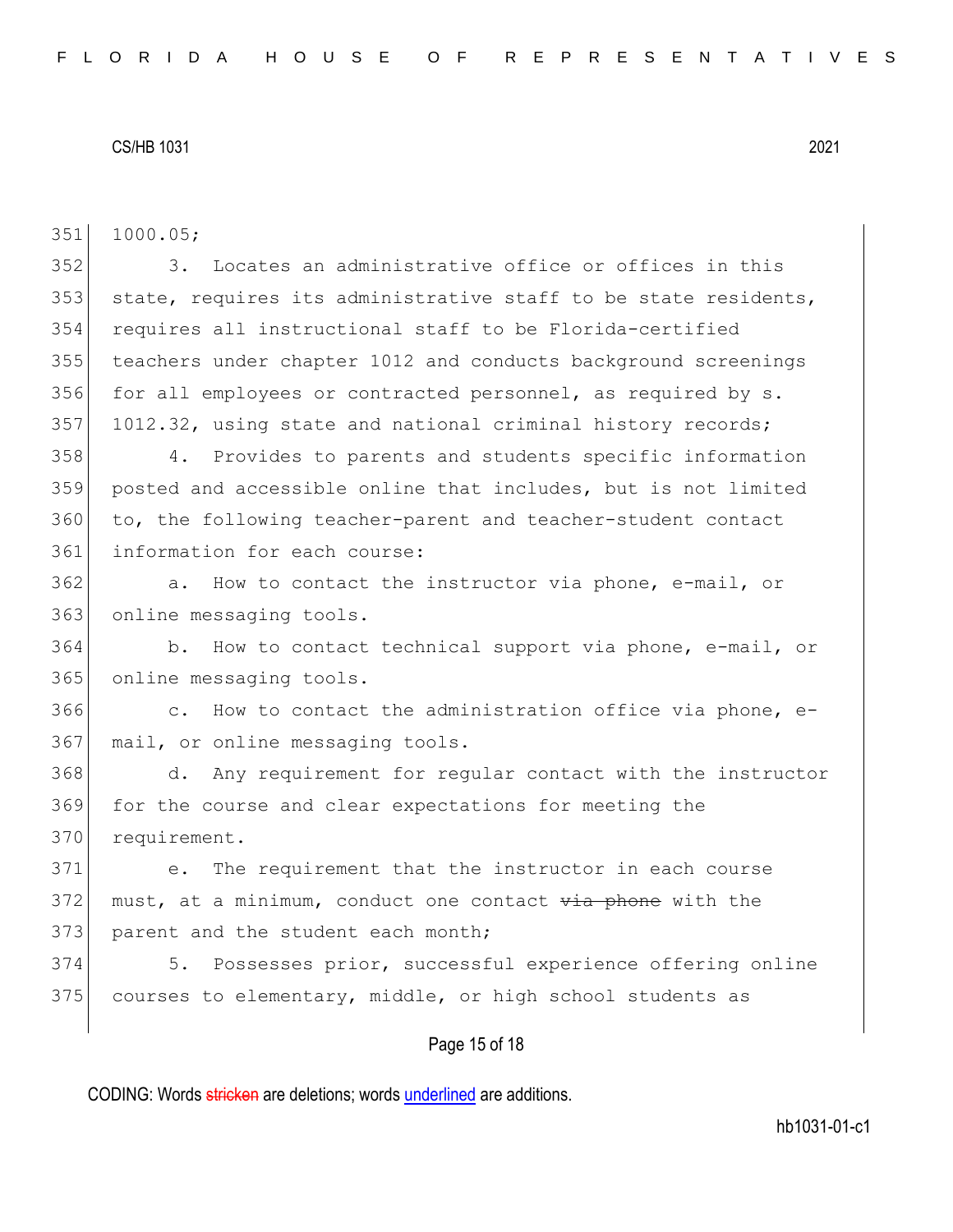376 demonstrated by quantified student learning gains in each 377 subject area and grade level provided for consideration as an 378 instructional program option. However, for a provider without 379 sufficient prior, successful experience offering online courses, 380 the department may conditionally approve the provider to offer 381 courses measured pursuant to subparagraph (8)(a)2. Conditional 382 approval shall be valid for 1 school year only and, based on the 383 provider's experience in offering the courses, the department 384 shall determine whether to grant approval to offer a virtual 385 instruction program;

386 6. Is accredited by a regional accrediting association as 387 defined by State Board of Education rule;

388 7. Ensures instructional and curricular quality through a 389 detailed curriculum and student performance accountability plan 390 that addresses every subject and grade level it intends to 391 provide through contract with the school district, including:

392 a. Courses and programs that meet the standards of the 393 International Association for K-12 Online Learning and the 394 Southern Regional Education Board.

395 b. Instructional content and services that align with, and 396 measure student attainment of, student proficiency in the Next 397 Generation Sunshine State Standards.

398 c. Mechanisms that determine and ensure that a student has 399 satisfied requirements for grade level promotion and high school 400 graduation with a standard diploma, as appropriate;

# Page 16 of 18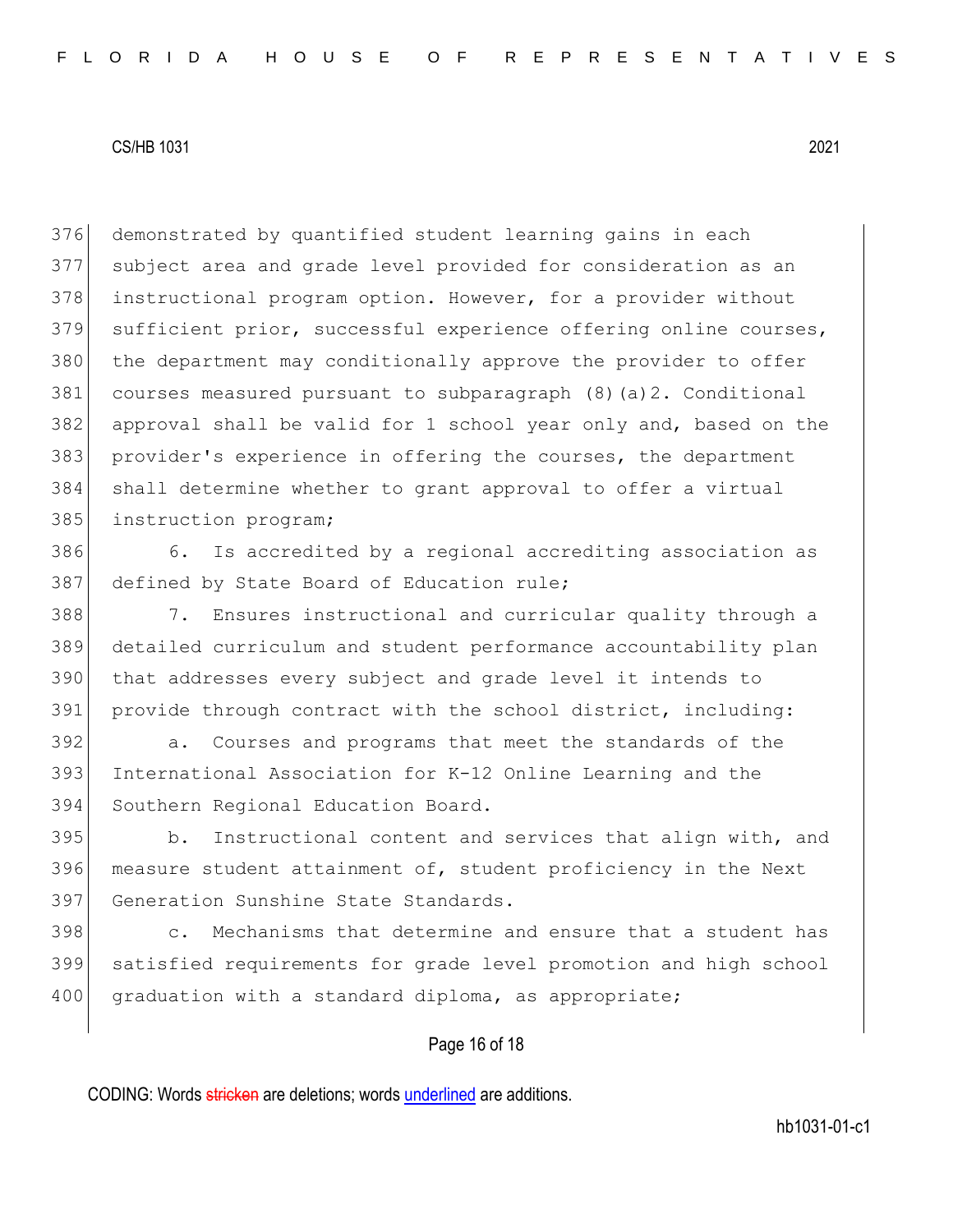|  |  |  |  |  |  |  |  |  |  |  |  |  | FLORIDA HOUSE OF REPRESENTATIVES |  |  |  |  |  |  |  |  |  |  |  |  |  |  |  |  |  |
|--|--|--|--|--|--|--|--|--|--|--|--|--|----------------------------------|--|--|--|--|--|--|--|--|--|--|--|--|--|--|--|--|--|
|--|--|--|--|--|--|--|--|--|--|--|--|--|----------------------------------|--|--|--|--|--|--|--|--|--|--|--|--|--|--|--|--|--|

| 401 | 8. Publishes for the general public, in accordance with          |
|-----|------------------------------------------------------------------|
| 402 | disclosure requirements adopted in rule by the State Board of    |
| 403 | Education, as part of its application as a provider and in all   |
| 404 | contracts negotiated pursuant to this section:                   |
| 405 | Information and data about the curriculum of each full-<br>$a$ . |
| 406 | time and part-time program.                                      |
| 407 | School policies and procedures.<br>b.                            |
| 408 | Certification status and physical location of all<br>$\circ$ .   |
| 409 | administrative and instructional personnel.                      |
| 410 | Hours and times of availability of instructional<br>d.           |
| 411 | personnel.                                                       |
| 412 | Student-teacher ratios.<br>$e$ .                                 |
| 413 | f.<br>Student completion and promotion rates.                    |
| 414 | Student, educator, and school performance<br>$q$ .               |
| 415 | accountability outcomes;                                         |
| 416 | If the provider is a Florida College System<br>9.                |
| 417 | institution, employs instructors who meet the certification      |
| 418 | requirements for instructional staff under chapter 1012; and     |
| 419 | 10. Performs an annual financial audit of its accounts and       |
| 420 | records conducted by an independent certified public accountant  |
| 421 | which is in accordance with rules adopted by the Auditor         |
| 422 | General, is conducted in compliance with generally accepted      |
| 423 | auditing standards, and includes a report on financial           |
| 424 | statements presented in accordance with generally accepted       |
| 425 | accounting principles.                                           |
|     |                                                                  |

# Page 17 of 18